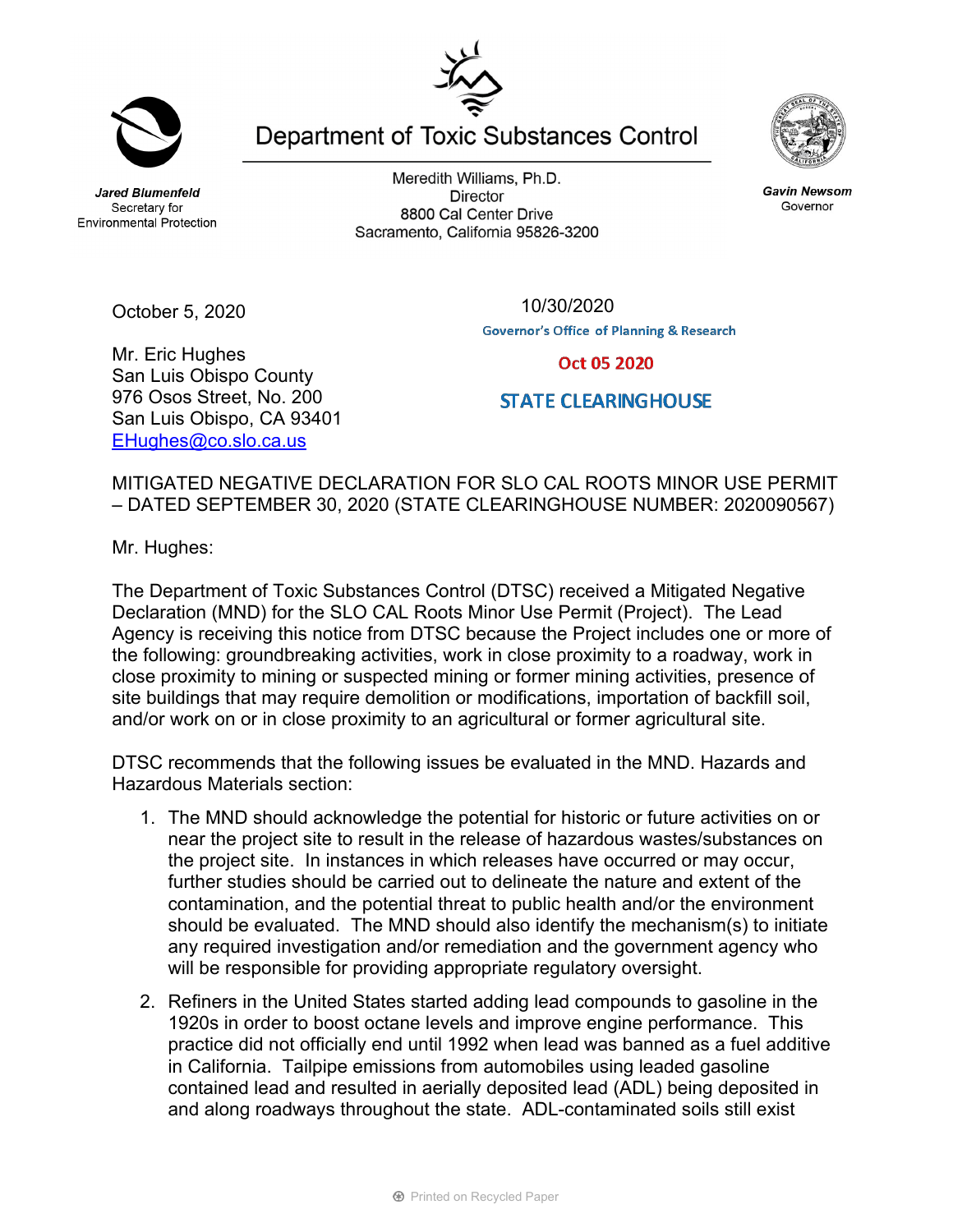along roadsides and medians and can also be found underneath some existing road surfaces due to past construction activities. Due to the potential for ADL-contaminated soil DTSC, recommends collecting soil samples for lead analysis prior to performing any intrusive activities for the project described in the MND.

- 3. If any sites within the project area or sites located within the vicinity of the project have been used or are suspected of having been used for mining activities, proper investigation for mine waste should be discussed in the MND. DTSC recommends that any project sites with current and/or former mining operations onsite or in the project site area should be evaluated for mine waste according to DTSC's 1998 Abandoned Mine Land Mines Preliminary Assessment Handbook (https://dtsc.ca.gov/wp-content/uploads/sites/31/2018/11/aml\_handbook.pdf).
- 4. If buildings or other structures are to be demolished on any project sites included in the proposed project, surveys should be conducted for the presence of lead-based paints or products, mercury, asbestos containing materials, and polychlorinated biphenyl caulk. Removal, demolition and disposal of any of the above-mentioned chemicals should be conducted in compliance with California environmental regulations and policies. In addition, sampling near current and/or former buildings should be conducted in accordance with DTSC's 2006 *Interim Guidance Evaluation of School Sites with Potential Contamination from Lead Based Paint, Termiticides, and Electrical Transformers*  (https://dtsc.ca.gov/wpcontent/uploads/sites/31/2018/09/Guidance\_Lead\_ Contamination\_050118.pdf).
- 5. If any projects initiated as part of the proposed project require the importation of soil to backfill any excavated areas, proper sampling should be conducted to ensure that the imported soil is free of contamination. DTSC recommends the imported materials be characterized according to *DTSC's 2001 Information Advisory Clean Imported Fill Material* (https://dtsc.ca.gov/wpcontent/uploads/sites/31/2018/09/SMP\_FS\_Cleanfill-Schools.pdf).
- 6. If any sites included as part of the proposed project have been used for agricultural, weed abatement or related activities, proper investigation for organochlorinated pesticides should be discussed in the MND. DTSC recommends the current and former agricultural lands be evaluated in accordance with DTSC's 2008 *Interim Guidance for Sampling Agricultural Properties (Third Revision)* (https://dtsc.ca.gov/wpcontent/uploads/sites/31/2018/09/Ag-Guidance-Rev-3-August-7-2008-2.pdf).

DTSC appreciates the opportunity to comment on the MND. Should you need any assistance with an environmental investigation, please submit a request for Lead Agency Oversight Application, which can be found at: https://dtsc.ca.gov/wpcontent/uploads/sites/31/2018/09/VCP\_App-1460.doc. Additional information regarding voluntary agreements with DTSC can be found at: https://dtsc.ca.gov/brownfields/.